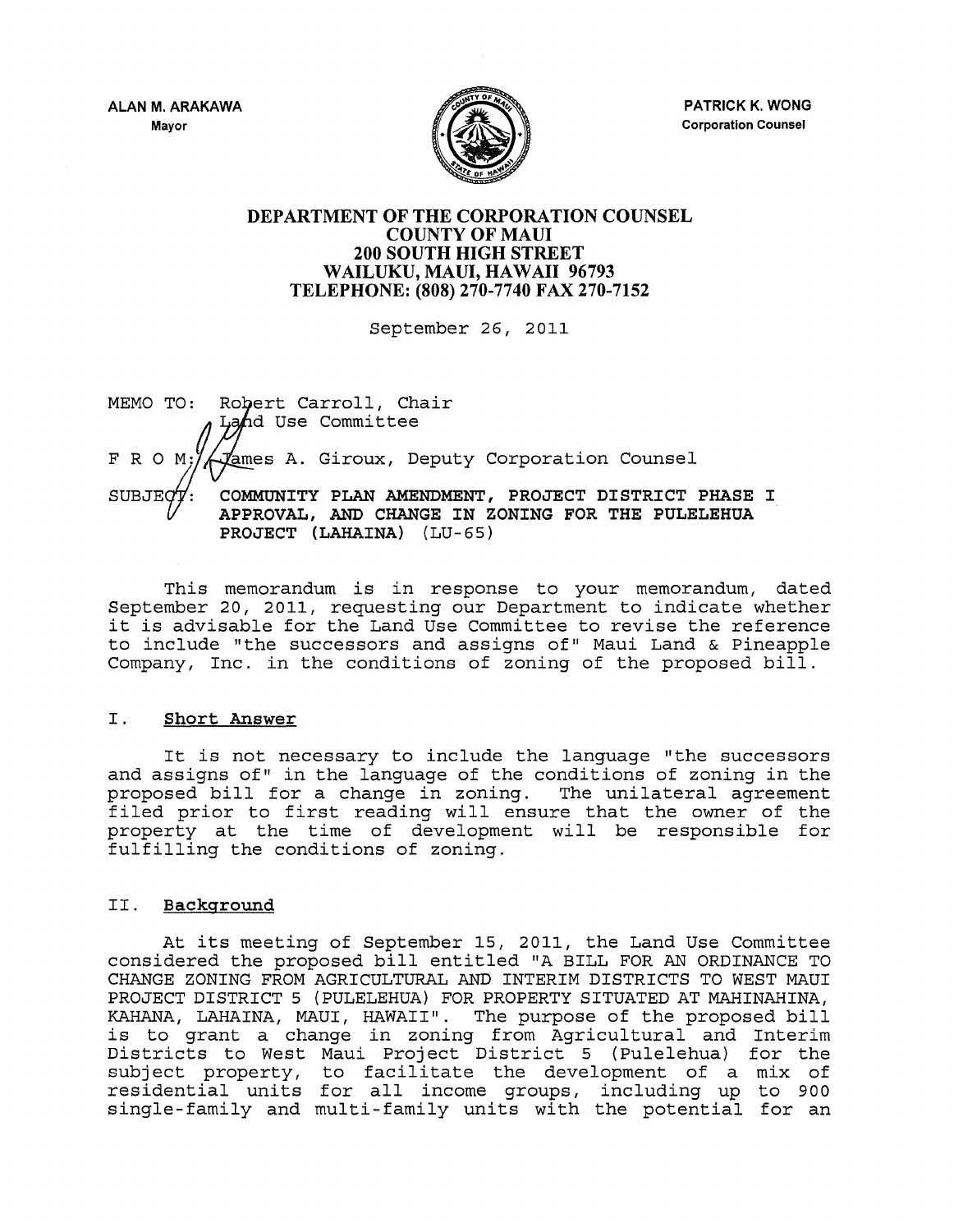Robert Carroll, Chair September 26, 2011 Page 2

additional 300 ohana units; commercial uses; and civic uses, including a 13-acre school site, parks, and open space. Exhibit "C" of the proposed bill contains 17 conditions of zoning. Many of the conditions reference the developer, Maui Land & Pineapple Company, Inc.

#### III. **The Conditions of Zoning Will Run with the Land and Be Enforceable on any possible Future Owner of the Property**

Maui County Code Section 19.510.050 reads in relevant part:

A. Prior to the enactment of an ordinance effecting any change in zoning, the county council may impose conditions upon the applicant's proposed use of the property.

D. Such conditions shall be set forth in a unilateral agreement running in favor of the county, acting by and through the chairman of the county council. No ordinance with conditions shall be effective until such agreement, properly executed, has been recorded with the bureau of conveyances of the State of Hawaii or the land court of the State, as the case may be, so that the conditions imposed pursuant to such agreement shall run with the land and shall bind and constitute notice to all subsequent grantees, assignees, mortgagees, lienors, and any other person who claims interest in such property. The agreement shall be properly executed and delivered to the county prior to council action on the ordinance with conditions; provided however, that the council may grant reasonable extensions in cases of practical difficulty. Such agreement shall not restrict the power of the<br>council to rezone with or without conditions. The council to rezone with or without conditions. agreement shall be enforceable by the county, by agreement bhair be embered by the edding, by parties and their heirs, personal representatives, successors, and assigns.

## IV. **Conclusion**

 $\cdots$ 

We have reviewed the standard template for unilateral agreements attached to zoning bills, attached hereto as Exhibit<br>"A". Paragraphs 2 and 3 of the standard unilateral agreement Paragraphs 2 and 3 of the standard unilateral agreement insure once the unilateral agreement is properly executed and filed with the Bureau of Conveyances or the Land Court of the State of Hawai'i the covenants, conditions, and restrictions contained in the unilateral agreement (which are identical to the conditions of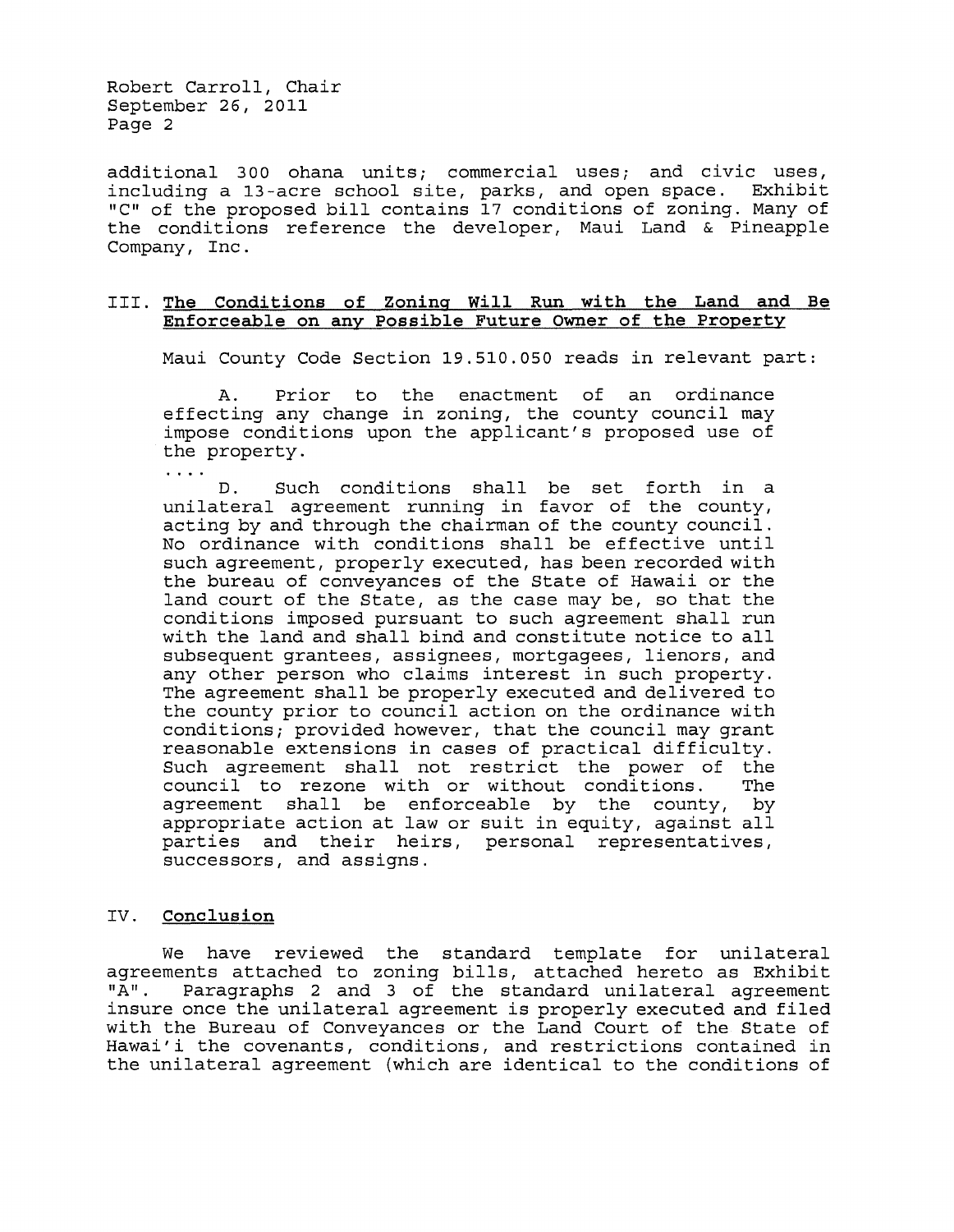Robert Carroll, Chair September 26, 2011 Page 3

zoning) will run with the land and bind any future owner of the property. The following language is also in the standard unilateral agreement to sum up what is already explicitly contained in paragraphs 2 and 3 of the agreement:

AND IT IS EXPRESSLY UNDERSTOOD AND AGREED that until released in writing by the County, the conditions imposed in this Declaration shall run with the land identified hereinabove and shall bind and constitute notice to all subsequent lessees, grantees, assignees, mortgagees, lienors and any other persons who claim an interest in said land, and the County of Maui shall have the right to enforce this Declaration by appropriate action at law or suit in equity against all such persons, provided that the Declarant or its successors and assigns may at any time file a petition for the removal of the conditions and terminate this Unilateral Agreement, such petition to be processed in the same manner as petitions for change in zoning.

Our office is satisfied that the procedure and language being used in the unilateral agreement conforms to the requirements of Maui County Code Section 19.510.050 and ensures that the conditions of zoning are enforceable on any and all future owners of the property without making any changes to the conditions of zoning as they are written now.

APPROVED FOR TRANSMITTAL:

RICK K. WONG Corporation Counsel

S:\ALL\Advisory\JAG\Pulelehua Conditions.wpd

JAG: In

cc: William R. Spence, Planning Director Ann Cua, Department of Planning Webpage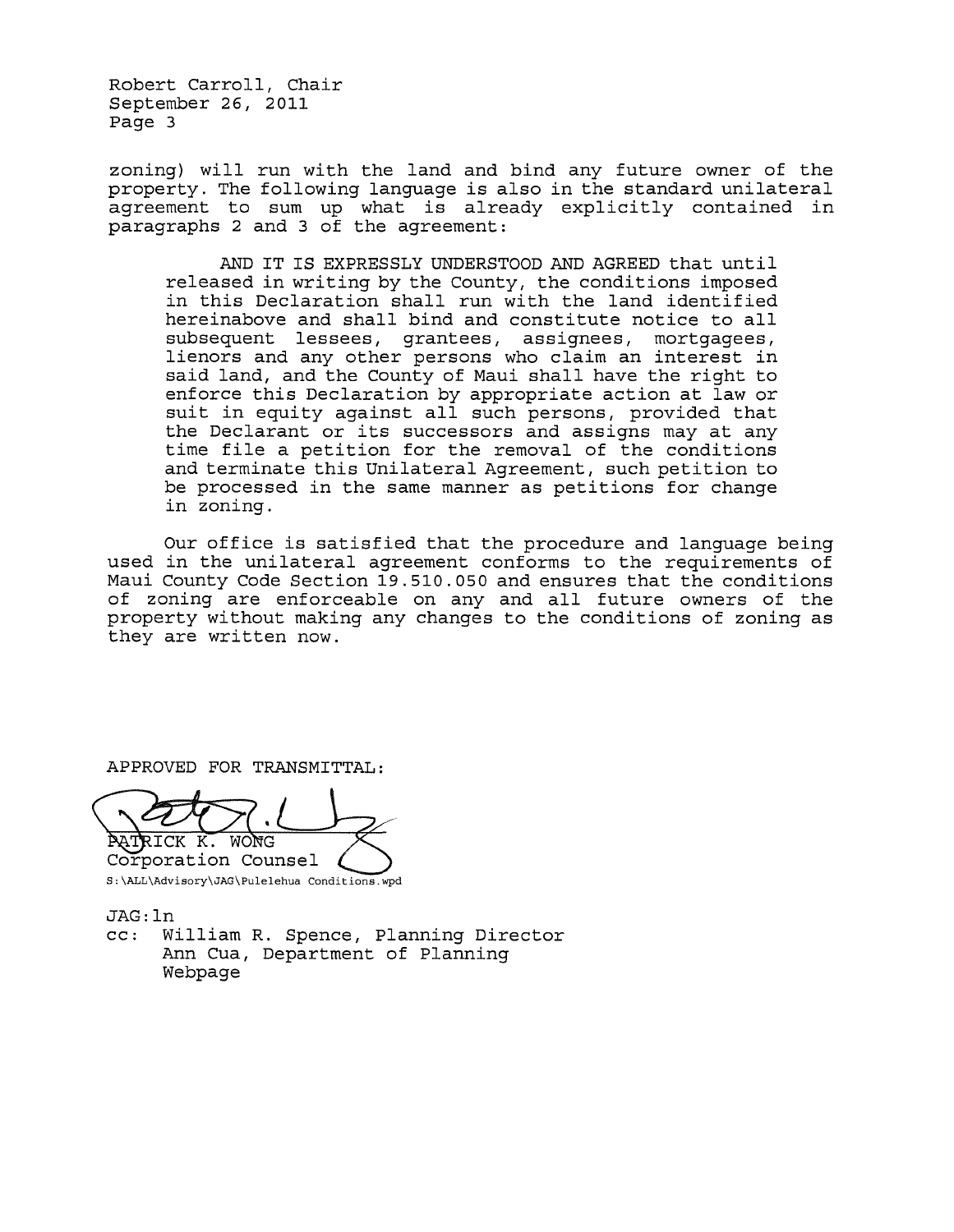| LAND COURT SYSTEM                                                                                                            | REGULAR SYSTEM                                                 |
|------------------------------------------------------------------------------------------------------------------------------|----------------------------------------------------------------|
| Return By Mail ( ) Pickup<br>Office of the County Clerk<br>County of Maui<br>200 South High Street<br>Wailuku, Hawai`i 96793 | To:<br>$\rightarrow$ :<br>$\sqrt{2}$<br>Total Number of Pages: |

 $\mathbf{I}$ 

Affects Tax Map Key (Maui) [number]

UNILATERAL AGREEMENT AND DECLARATION FOR CONDITIONAL ZONING

THIS INDENTURE, made this [number] day of [month] [year], by [applicant] , [title or description of organization if applicable (i.e "a Hawai'i corporation")] whose principal place of business is located in [town, island (if applicable), state], and whose mailing address is [mailing address], hereinafter referred to as "DECLARANT", and who is the owner of that certain<br>parcel located at [town], Maui, Hawai`i, comprised of parcel located at [town], Maui, Hawai<sup>-</sup>i, approximately [#acres or square feet], and identified for real property tax purposes by Tax Map Key No(s). [number(s)], hereinafter referred to as "PARCEL" (or "PROPERTY").

## WITNESSETH:

WHEREAS, the Council of the County of Maui, State of Hawai i, hereinafter referred to as "Council", is considering the establishment of zoning for the Parcel, comprised of approximately [#acres or square feet], which is more particularly described in Exhibit "1", which is attached hereto and made a part hereof, and which is more particularly identified in Land Zoning Map No. [L-number], which is on file in the Office of the County Clerk of the County of Maui; and

**EXHIBIT**  $^{\prime\prime}$   $\overline{A}$   $^{\prime\prime}$ 

1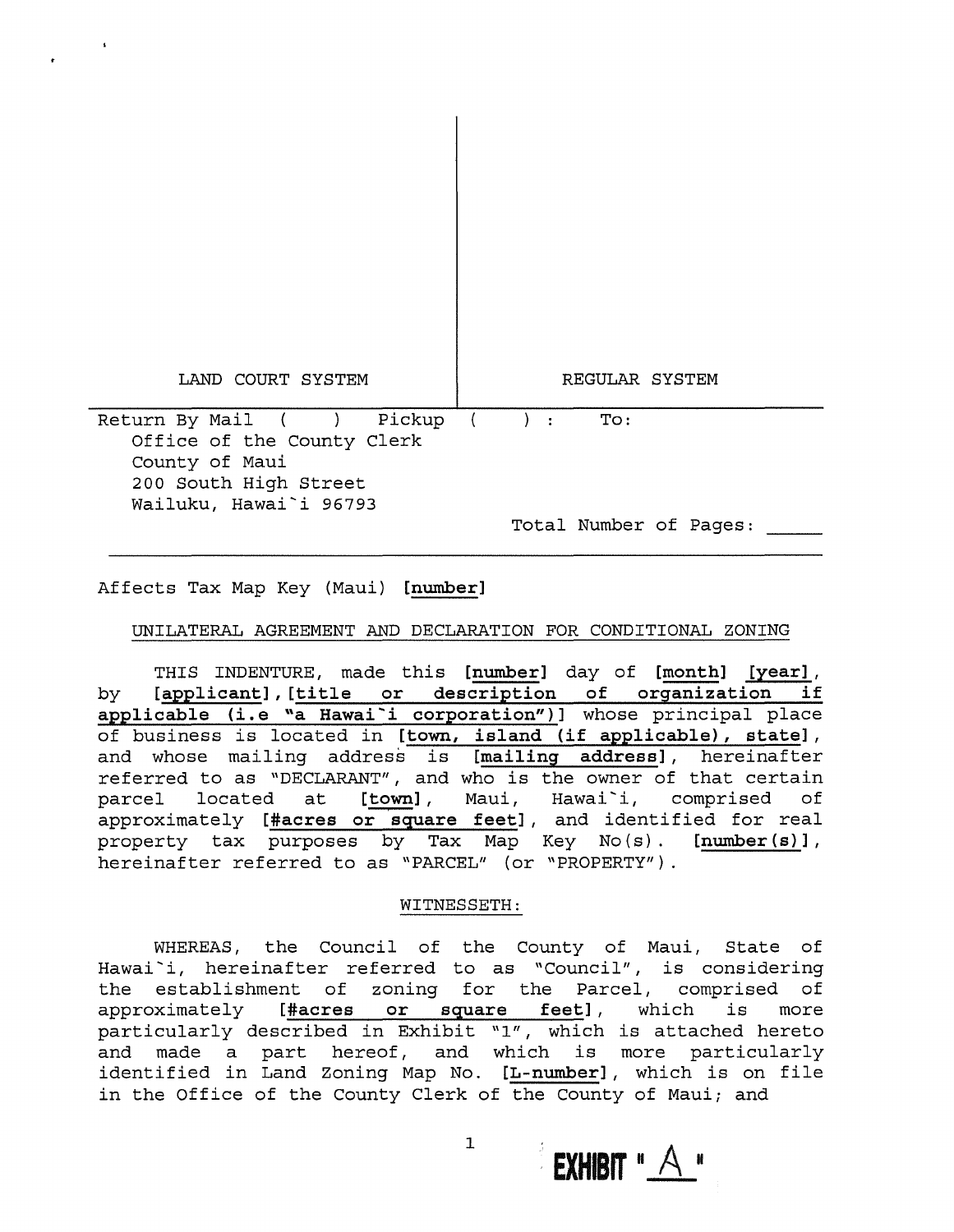WHEREAS, the Council recommends through its **[Land Use Committee],** Committee Report No. (leave blank), establishment of zoning be approved for passage on first reading subject to certain conditions, pursuant to Section 19.510.050, Maui County Code; and

WHEREAS, the Declarant has instrument pursuant to the conditional zoning provisions of Section 19.510.050, Maui County Code; agreed to execute this

NOW, THEREFORE, Declaration: the Declarant makes the following

1. That this Declaration provisions of Section 19.510.050, Maui County Code, relating to conditional zoning; pursuant to the

2. That until written release by the County of Maui, the Parcel, and all parts thereof, is and shall be held subject to<br>the covenants, conditions and restrictions which shall be the covenants, conditions and restrictions which effective as to and shall run with the land as to the Parcel, from and after the recording of this Declaration with the Bureau of Conveyances or the Land Court of the State of Hawai'i, without the execution, delivery or recordation of any further deed, instrument, document, agreement, declaration, covenant or the like with respect thereto by the Declarant, the County of Maui, or any heir, devisee, executor, administrator, personal representative, successor, and assign; that the acquisition of any right, title or interest in or with respect to the Parcel by any person or persons, entity or entities, whomsoever, shall be deemed to constitute the acceptance of all of the covenants, conditions and restrictions of this Declaration by such person or persons, entity or entities; and that upon any transfer of any right, title or interest in or with respect to the Parcel the same shall be subject to, and the transferee shall assume and be bound and obligated to observe and perform all of the covenants, conditions and restrictions of this Declaration;

3. That this Declaration and all of the covenants, conditions and restrictions contained herein shall continue to be effective as to and run with the land in perpetuity, or until the Declarant notifies the appropriate County Department that any of said covenants, conditions and restrictions are satisfied by the Declarant, and the appropriate County Department verifies the satisfaction and provides a written release of the covenant, condition or restriction;

2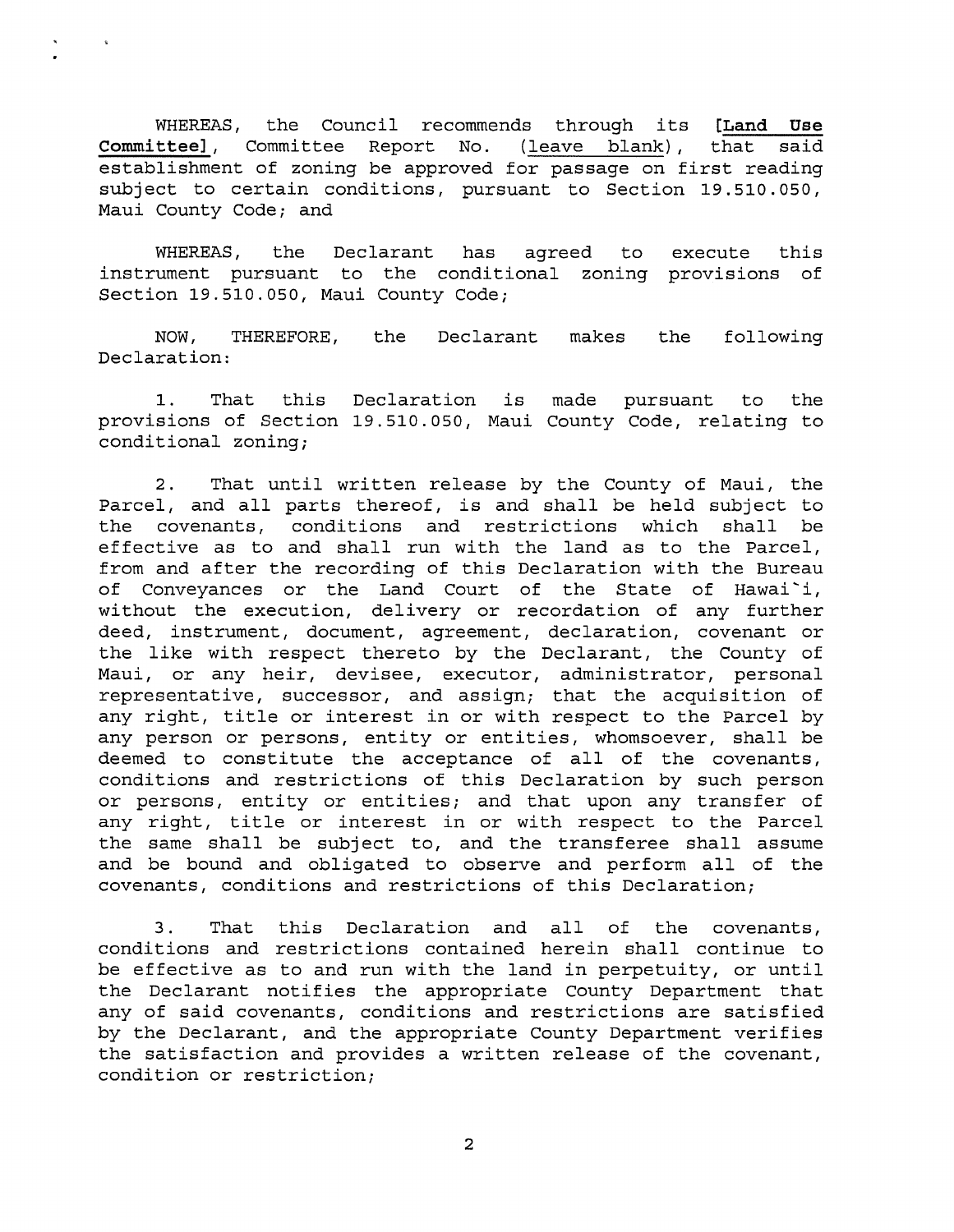4. That the term "Declarant" and any pronoun in reference thereto, wherever used herein, shall be construed to mean the singular or the plural, the masculine or the feminine, or the neuter, and vice versa, and shall include any corporation, and shall be held to mean and include the "Declarant", the Declarant's heirs, devisees, executors, administrators, personal representatives, successors, and assigns;

5. That the Declaration shall become fully effective on the effective date of the zoning ordinance approving the establishment of **[zoning district]** District zoning and this Declaration shall be recorded in the Bureau of Conveyances or Land Court of the State of Hawai'i;

6. That the Declarant agrees to develop said Parcel in conformance with the conditions set forth in Exhibit "2", which is attached hereto and made a part hereof and which shall be made a part of the zoning ordinance;

7. That the conditions imposed are reasonable and rationally relate to the objective of preserving the public health, safety and general welfare and such conditions fulfill the need for the public service demands created by the proposed use;

AND IT IS EXPRESSLY UNDERSTOOD AND AGREED that until released in writing by the County, the conditions imposed in this Declaration shall run with the land identified hereinabove and shall bind and constitute notice to all subsequent lessees, grantees, assignees, mortgagees, lienors and any other persons who claim an interest in said land, and the County of Maui shall have the right to enforce this Declaration by appropriate action at law or suit in equity against all such persons, provided that the Declarant or its successors and assigns may at any time file a petition for the removal of the conditions and terminate this Unilateral Agreement, such petition to be processed in the same manner as petitions for change in zoning.

3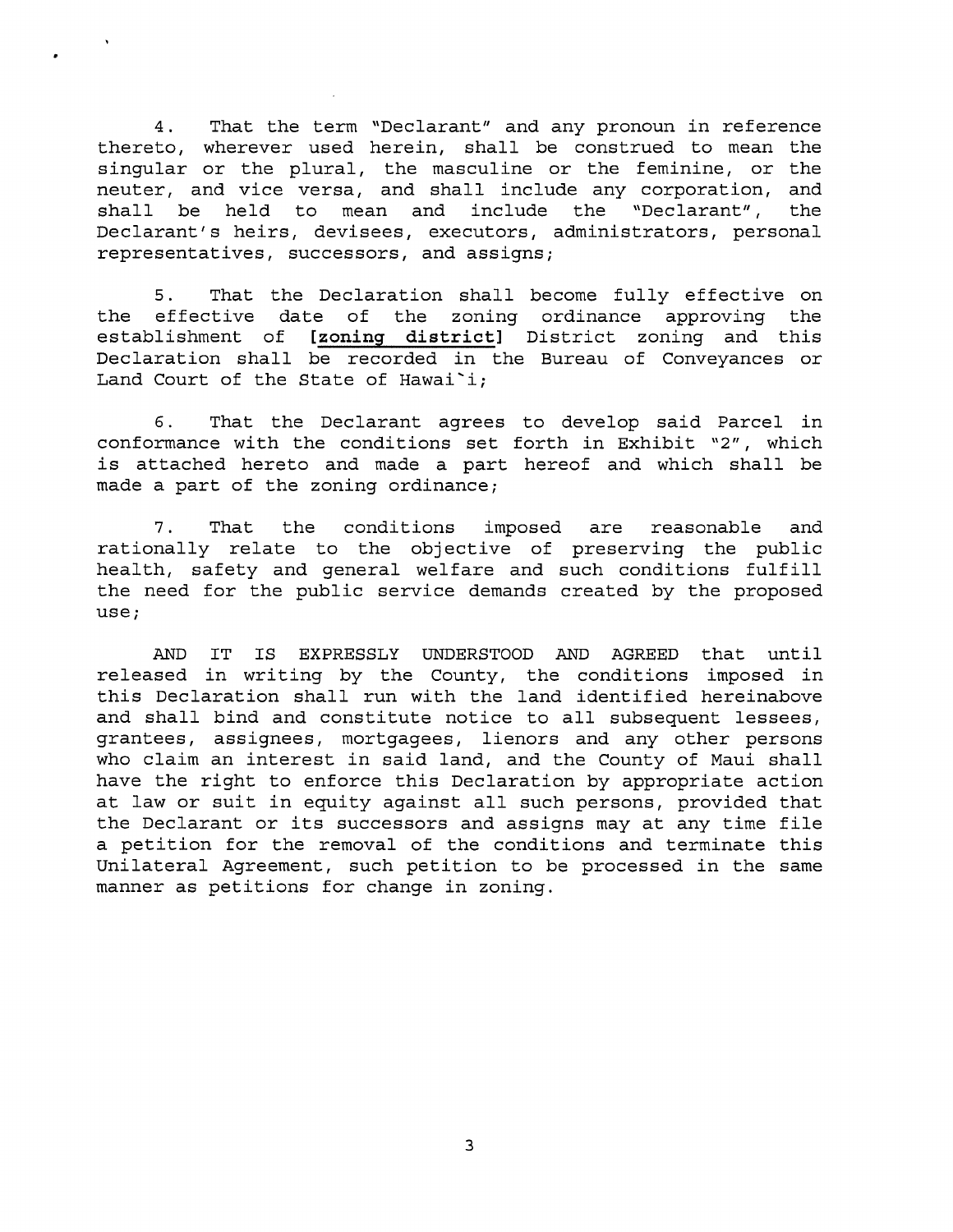IN WITNESS WHEREOF/ the undersigned has executed this Declaration the day and year first above written.

DECLARANT:

**[signature]**   $[name]$ **[title if applicable]** 

APPROVED AS TO FORM AND LEGALITY:

JAMES A. GIROUX Deputy Corporation Counsel County of Maui

 $\mathcal{O}(\mathbb{R}^3)$ 

 $\bullet$